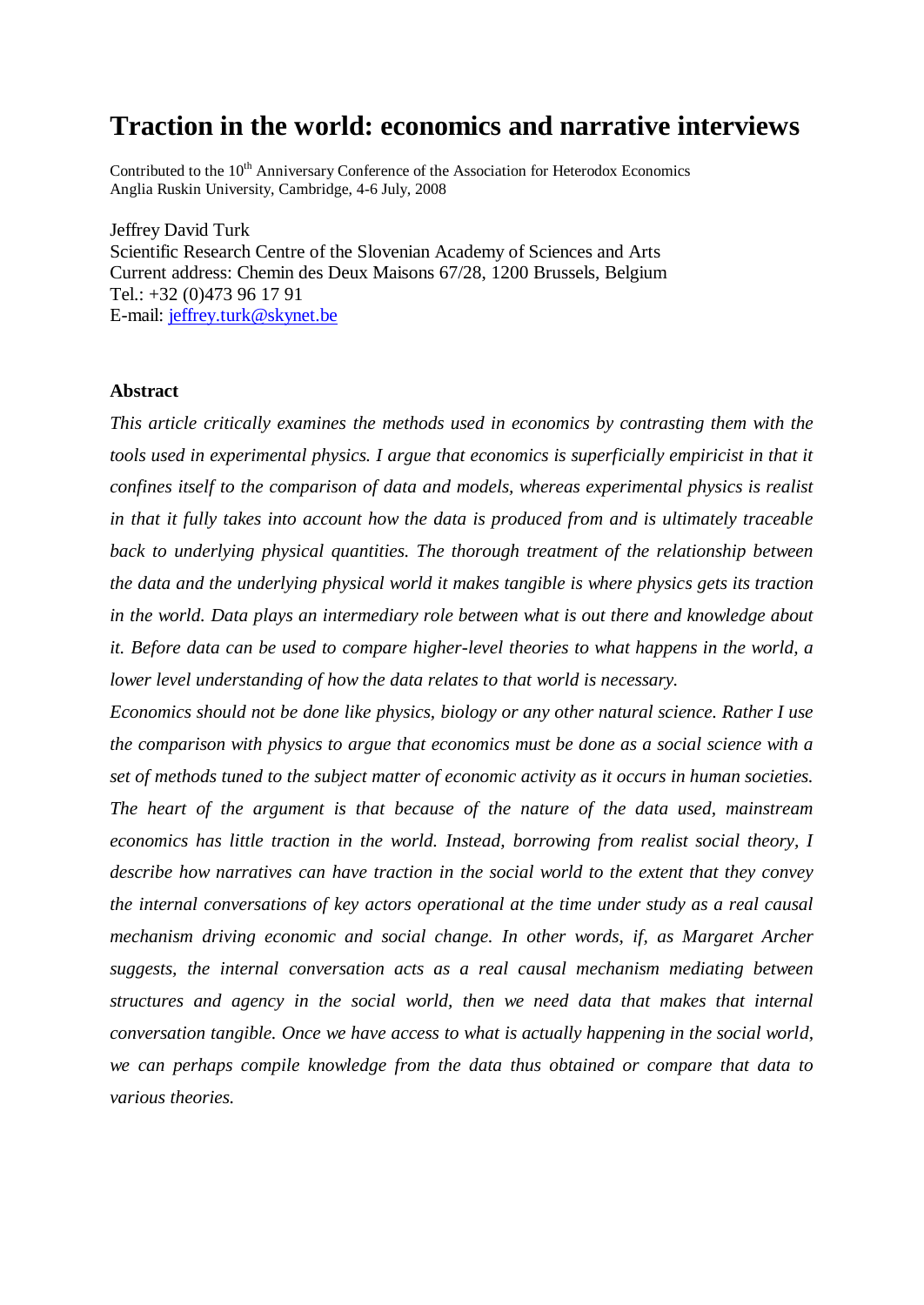# **Introduction**

The main argument I make in this paper is that empirical economics as it is generally practiced today differs from experimental physics in the way that the data available for use in the social sciences differs from that used to study the physical world. The problem is unbridgeable and necessitates different methods to be used in economics. A comparison with physics is however useful for suggesting a good direction to take in empirical economics. We can use a helpful metaphor to clarify the distinction between empirical economics and experimental physics. The metaphor is that methodologies are like vehicles for exploring the world. The methods used in contemporary economics are like a sleek race car spinning its wheels in the surface data of the world, whereas the methodology of experimental particle physics is much more like a tractor, with its tyres well-suited for maintaining traction in the world. Data is thus the surface of the road between the vehicle and the underlying world. The way that the tractor maintains its traction is through the optimal use of frictional effects. Indeed, as I will show, experimental particle physics looks for clever ways of harnessing frictional effects (energy loss by the passage of particles through matter and fields) in order to get its traction in the world.

This paper thus concentrates on the critical layer represented by data between that which exists in the world and our models or knowledge of it. Accordingly, the first part of the paper presents a diagram of how data fits in between these two spheres. The diagram is used to compare research approaches in particle physics and contemporary economics. I will also include a discussion of what I consider to be a common misconception in the social sciences of the role of friction in physics.

In the second part of the paper I consider a particular narrative approach to economics that I advocate as a way of doing research in economics that has traction in the world. This requires some prior understanding of how the social world operates, and for this I use the realist social theory of Margaret Archer (1995; 2003; 2007) as a basic starting point. I will explain the necessity of using some kind of lower order social theory, which is also tested and improved at the same time that higher-level phenomena, such as economic activity, are studied. This is perfectly compatible with the way that the understanding of phenomena associated with the passage of particle through matter and fields is used for exploring new phenomena in physics. Using the comparison, I suggest how narrative interviews can be used to produce the required layer of data that allows economic research to have good traction in the world. I end with a discussion of a research project that explores the use of this narrative technique.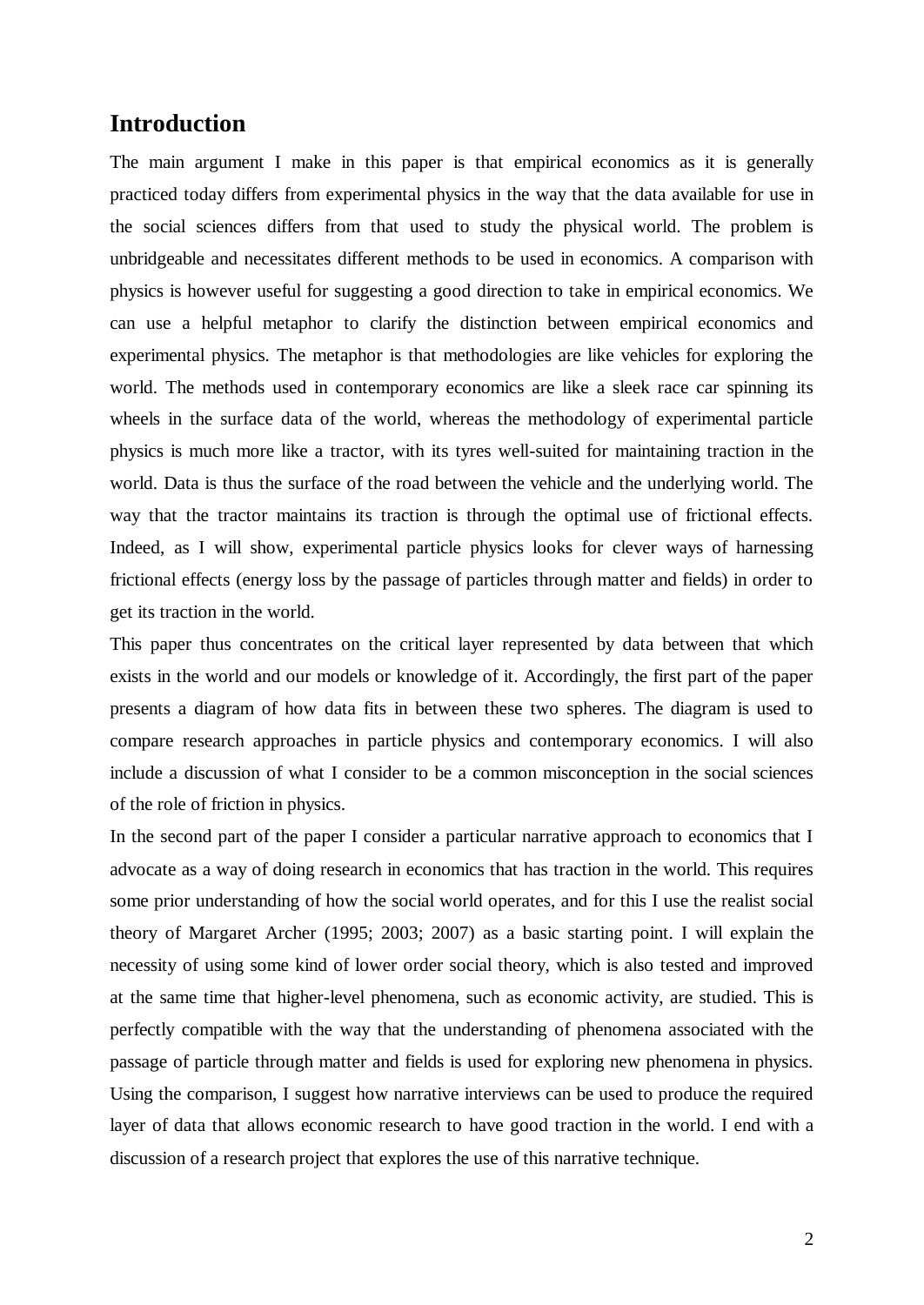

**Figure 1 Science: knowledge, data and the world.**

# **1 Data, particle physics and economics**

In this part I present a model of how data fits between the phenomena in the world that we wish to study and the knowledge we have of those phenomena. I demonstrate how this works in experimental particle physics and discuss why the methods used there are inappropriate for economics. Part of the reason is that economics as a social science does not use frictional effects the same way that particle physics does, as will be explained. I also discuss the treatment of systematic or type B uncertainty in physics and economics, explaining how the differential treatment derives from the different methods of data acquisition.

Figure 1 is the basic picture I will use for this analysis. For science to make any sense, there have to be things in the world independent of our understanding of them. These are the intransitive objects of science, to use Bhaskar's (2008 [1975]) terminology. It is then the purpose of science to improve our understanding of those intransitive objects by creating and improving the theories and models that constitute our knowledge of those objects. These theories and models constitute the transitive objects of science. In order for science to make any sense, there must be ways of checking how well the transitive objects are consistent with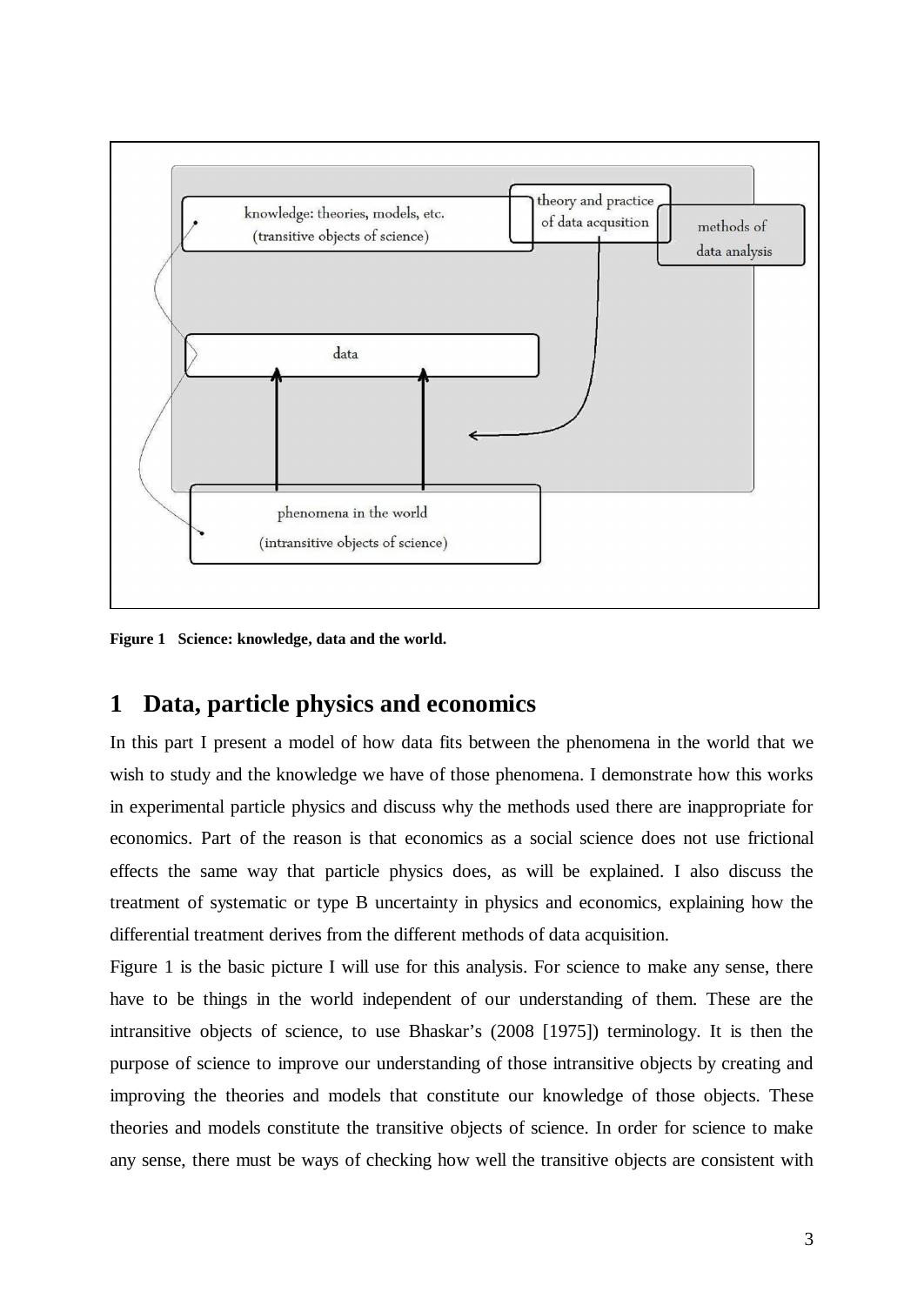the intransitive ones and improving upon that consistency. This is generally done through the two separate steps of the collection of data and the analysis of that data with reference to some set of theories/models. Both the theory and the practice of the collection and of the analysis of data are transitive features of the sciences in that they can be improved upon through better understanding of the intransitive objects they are used to study.

### *1.1 Data acquisition*

What is the relationship of data to the phenomena we wish to study? As our knowledge of what the world is like improves, our data acquisition techniques improve as well. Improved techniques of data acquisition allow the data to have better and better traction in the world – meaning they are better connected to the real phenomena we wish to study. Data is thus very much theory dependent: it depends on our prior understanding of the nature of the phenomena it is used to probe; and it also depends on our understanding of the techniques of data acquisition and thus on our previous knowledge of the relationship between the data produced and the phenomena they are used to probe. Techniques of data acquisition are of critical importance in the experimental physical sciences, such as in particle physics, so this will be covered in more depth in Section 1.4 as background for our discussion of data acquisition in economics.

### *1.2 Data analysis: the big picture*

The purpose of data analysis is to check and improve how well our theories/models fit with real phenomena. We are accordingly not particularly interested in explaining data, but in explaining the phenomena that the data are used to probe. Data analysis is therefore incomplete if it does not include a thorough analysis of effects and uncertainties from the data acquisition process as an integral part of comparing models to real phenomena. To exclude this analysis is symptomatic of the superficial empiricism normally found and accepted in economics. Data analysis must instead use the data to compare transitive to intransitive objects, and thus needs to consider how the data come from and relate to the intransitive objects in addition to how well models fit the data.

#### *1.3 Measurement*

In order to facilitate the comparison of empirical techniques in the physical and social sciences I follow the terminology used in *Measurement in Economics: A Handbook* (Boumans 2007). I use Figure 2 to define statistical and systematic uncertainties in measurement. In the figure, the crosshairs represent the true values, whereas the dots represent the outcomes of individual measurements of the quantity of interest. A larger random error is apparent for the measurements in Case ii than in Case i, whereas there is a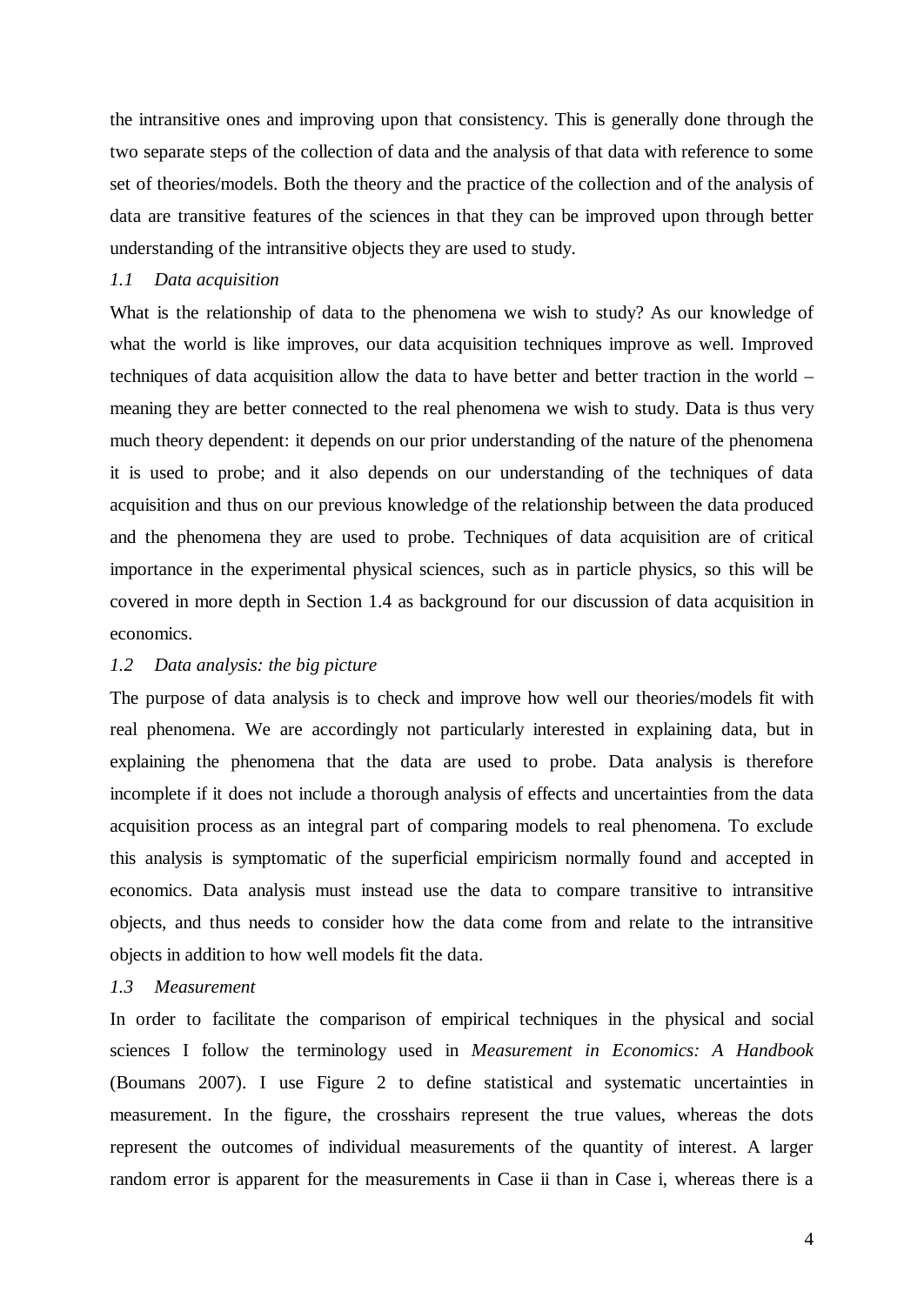clear systematic error in Case iii evidenced by the measured values clustering away from the true value.



**Figure 2: Random and systematic errors (adapted from Mari 2007: 63)**

The problem in actual measurement is that the crosshairs are not there. However, we would still like to estimate how well we have measured the true value of the estimated quantity. This is defined as the *uncertainty* of the measurement and is broken down into two components – statistical and systematic. Since the total uncertainty is the quadratic sum of the two components, it tends to be dominated by the larger of the two. In the case of random errors, the statistical uncertainty is estimated from the spread of the individual measurements. The statistical uncertainty thus corresponds to the expected random error. Because there are statistical means for estimating the statistical uncertainty of a measurement using only the data and the given model of interest in a similar manner in both the physical and social sciences, it is relatively unproblematic for our discussion.

The big problem (and a great area of difference between particle physics and economics) comes in the estimation and treatment of systematic uncertainty, which I discuss in the next few sections. However before moving on we note that when the systematic uncertainty of a measurement cannot be or for some reason is not estimated, then the total uncertainty of a measurement is not defined, making the measurement meaningless. This amounts to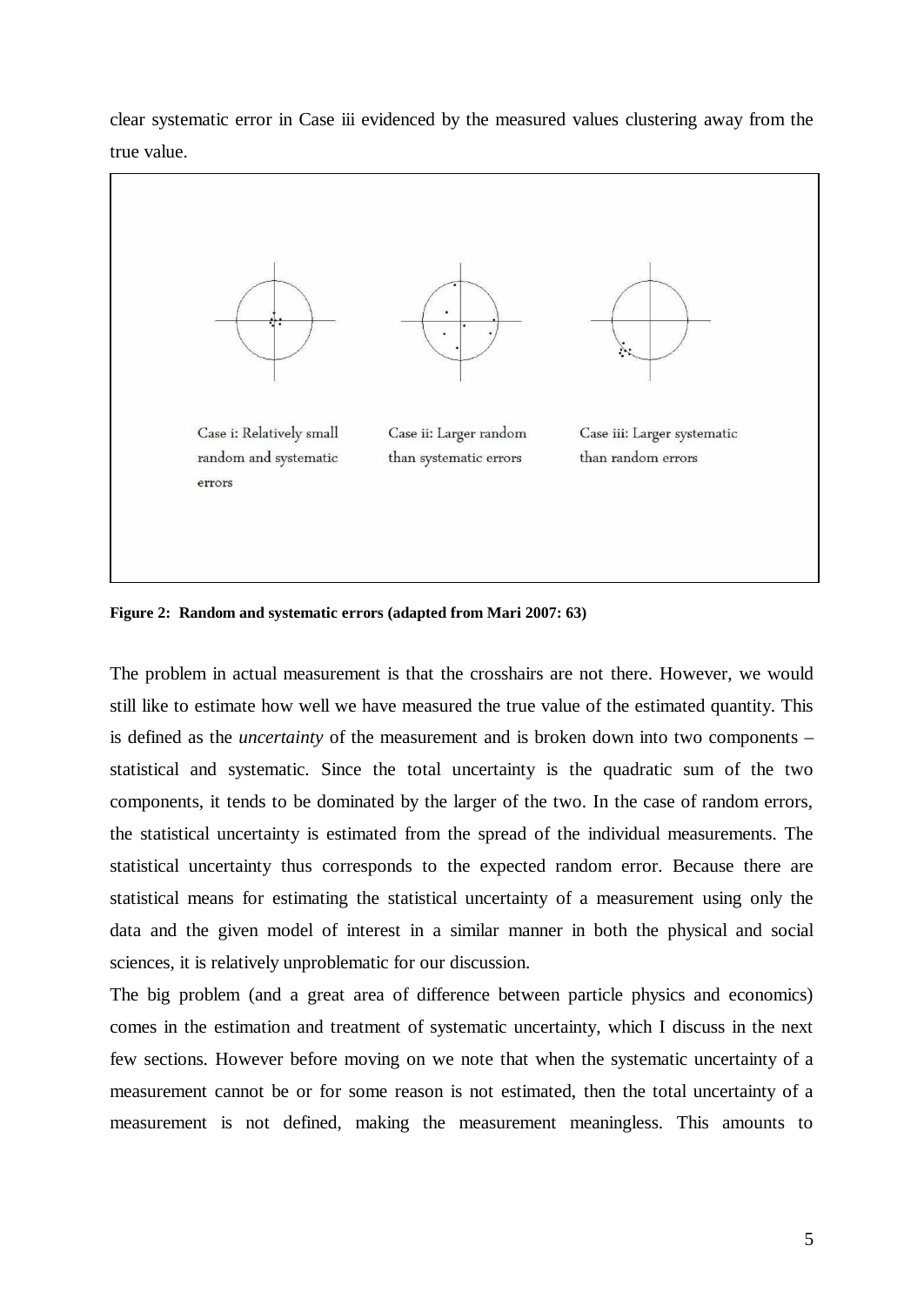superficial empiricism and is what I refer to as spinning wheels in the data without any traction in the world.

#### *1.4 Measurement in particle physics*

For the first part of this section I will rely on a good general overview of the current state of particle detection techniques, *The Physics of Particle Detectors* (Green 2000). The problem in particle physics addressed here is how to acquire data to probe real physical processes happening in the world. Note that it helps to have a laboratory setting to produce the events we wish to study in relative isolation, but the problem we focus on here is how to get data from the events so produced. As Green puts it in his first two sentences:

The subject of particle detectors covers those devices by which the existence and attributes of particles in a detecting medium is [*sic.*] made manifest to us. The full and complete understanding of these devices requires a good understanding of basic physics. (Green 2000: 1)

Green broadly divides the techniques for particle detection into two general types: destructive and non-destructive measurements. In both cases, a detector medium is designed in order to induce particles to deposit energy in traversing it, which can be picked up and used for producing data. In the non-destructive types, the particles gradually lose energy in the detector medium so that ideally the particle is minimally affected by the energy loss. In the destructive types, the particle is ideally fully absorbed in the detector medium so that its total energy is captured for measurement. In either case, these are essentially frictional effects that need 'full and complete understanding' through 'a good understanding of basic physics' in order to be used. A quick reading of Green's book shows the variety of different frictional effects that can be harnessed in order to produce signals that can be used in measuring the various particle properties. Cerenkov radiation in particular is a very subtle frictional effect that is exploited in ingenious ways (although well beyond the scope of this analysis). The important point is that friction in physics is a collection of well-understood and optimally exploited phenomena that are used for the acquisition of data. This will be contrasted with a common misconception of friction in economics and other social sciences, as will be discussed in Section 1.5.

Continuing our discussion on systematic uncertainty from Section 1.3, we now consider how we use our knowledge of the data acquisition process to estimate our systematic uncertainty of measurement, when that cannot be done simply through the statistical analysis of data in comparison to some theoretical model we might wish to test or improve upon. All of the systems of a particle detector are rigorously tested and modelled in order to estimate all possible biases on the measurement made through the measurement process. This requires a thorough understanding of the entire data production and acquisition process, as well as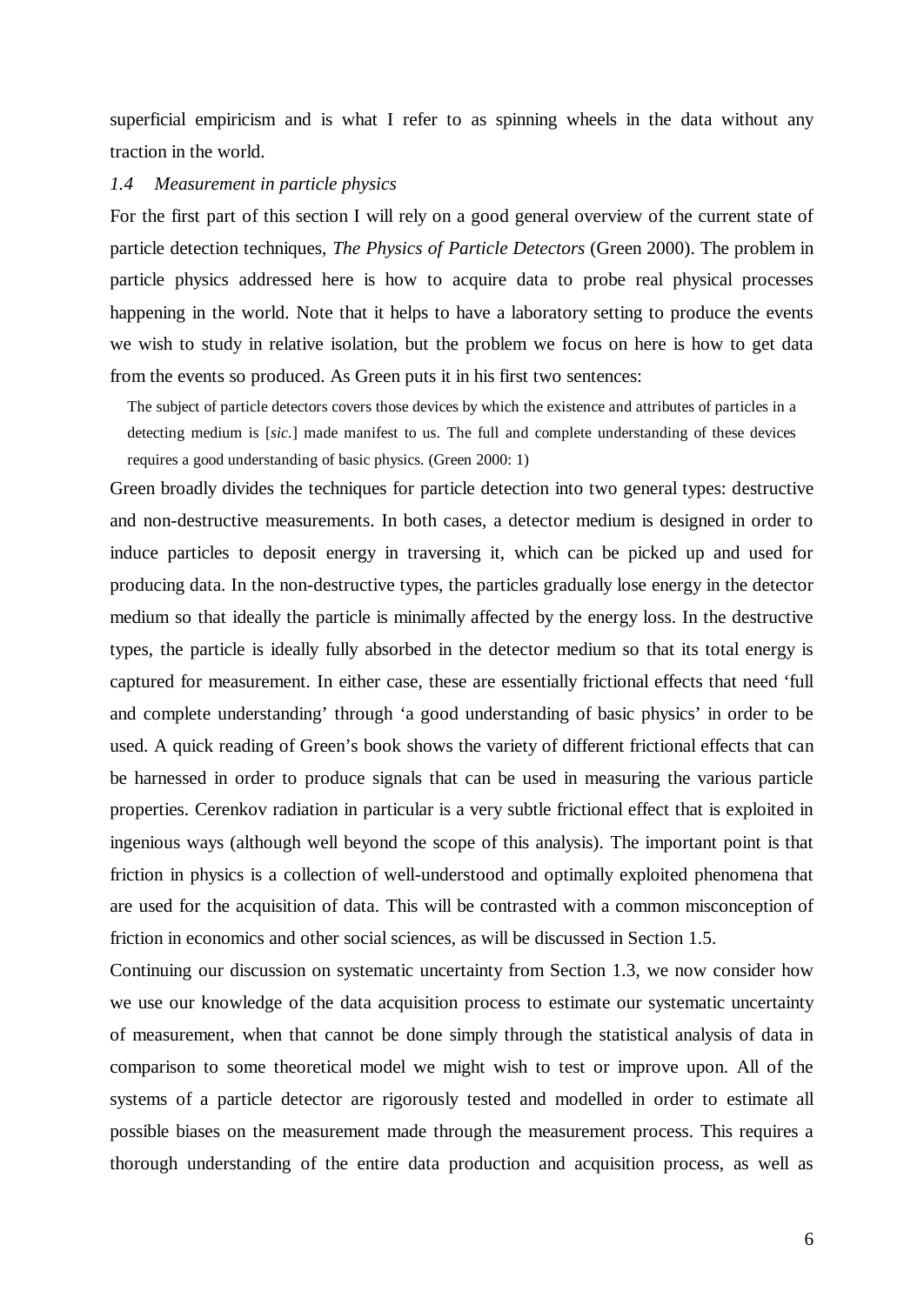possible effects of any dependencies of the measurement on input parameters that must be assumed, before a final measurement can be made. This is always done as part of a measurement in experimental particle physics: it is how it gets its traction in the world.

### *1.5 Friction and measurement in economics*

In this section I first try to dispel a common misconception about the role of friction in physics. First, let us note that the use of the analogy of friction in physics to describe processes secondary to the main processes under consideration has a long history in economics. Indeed John Stuart Mill used the words '[l]ike *friction* in mechanics, to which they have been often compared' (Mill 1967: 330; quoted with emphasis by Blaug 1980: 64) as early as 1844 to describe how 'disturbing causes' modify the more general laws of interest. (Note that this quote from Mill was touted as an important contribution to economic methodology by an influential economic methodologist.) This discourse is still prevalent today and implies that there is no need to account for all of the effects involved in a given process, just the main ones, with the less important effects left aside analogously to how physicists are presumed to treat friction, which has little in common with how friction is actually exploited in experimental particle physics, as discussed in the previous section.

However another difference is even more disturbing. It is the idea that we can forgo any notion of true values of things in the world, or even any consideration of ontology in making measurements. In order to make this project work, Mari, for example, advocates shifting from ontological considerations to 'the *structural characteristics* of the measurement process' (Mari 2007: p. 48; emphasis in the original):

it is precisely the fact that measurement can be characterized in a purely structural way, therefore not considering any requirement on the usage of physical devices, that leaves the issue of measurability open to both physical and non-physical properties. Accordingly, measurement is ontologically-agnostic: in particular, it does not require measurands to have a "true value", however this concept is defined, although it does not prevent and is usually compatible with this hypothesis. (Mari 2007: p. 48)

Thus if we can remove any need to measure with reference to true values, we can measure things without them, putting economics on an equal footing with experimental physics. In other words, things very well may have true values in physics, but they are totally unnecessary and thus not required for economics. Mari continues:

Because of the mentioned shift from ontology to epistemology, Measurement Science emphasizes now *certainty* instead of truth. Accordingly, the quality of measurement is more and more conceptualised in terms of uncertainty, i.e., lack of complete certainty on the value that should be assigned to describe the object under measurement relatively to the measurand, thus acknowledging that measurement is a knowledge-based process. (Mari 2007: p. 64)

These ideas are further developed in a footnote on the same page: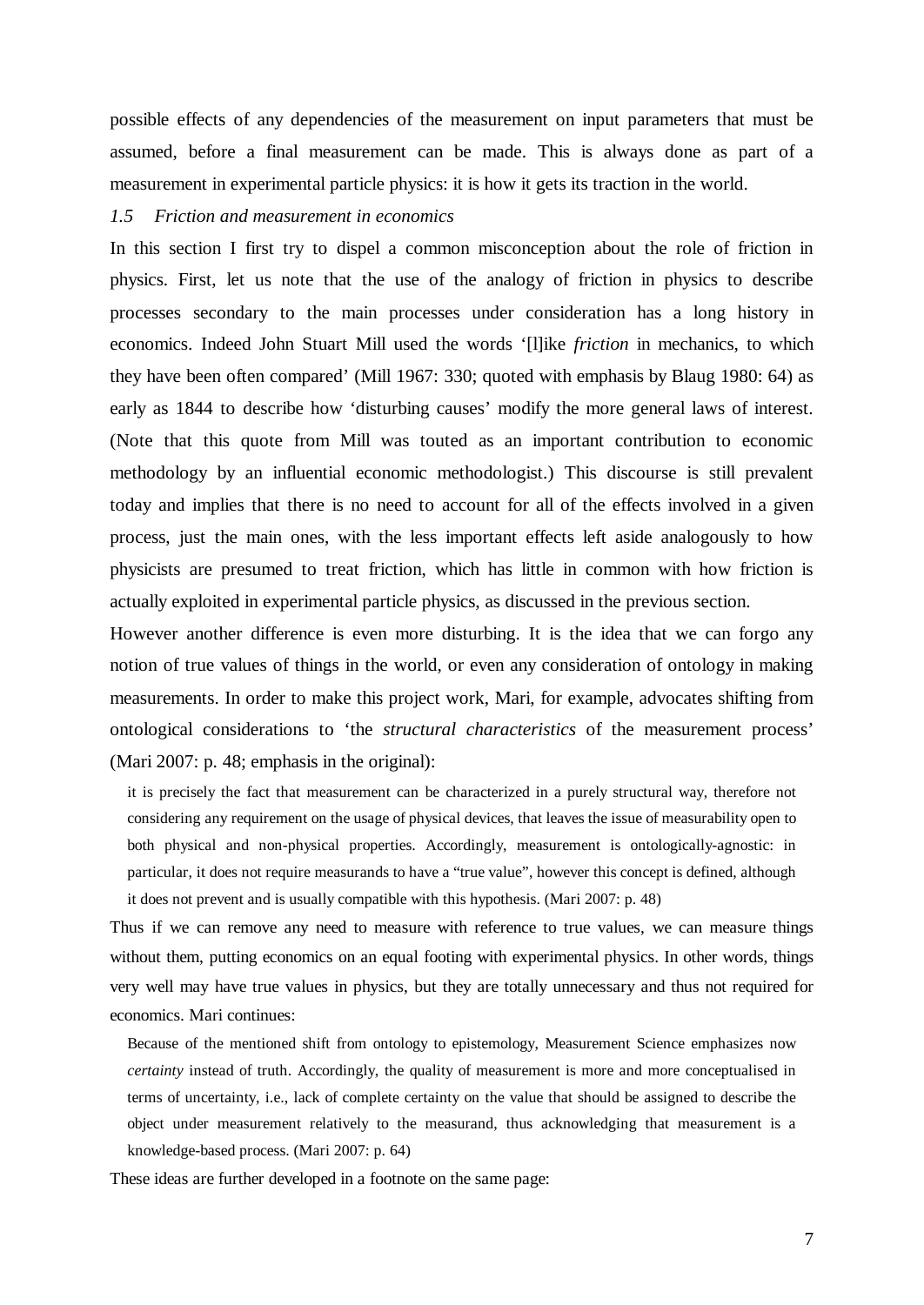My opinion is that Measurement Science is currently living a transition phase, in which the historically dominant truth-based view is being more and more criticized and the model-based view is getting more and more support by the younger researchers. On the other hand, the truth-based view is a paradigm that benefits from a long tradition: the scientists and the technicians who spent their whole live [sic.] thinking and talking in terms of true values and errors are fiercely opposing the change. (Mari 2007: p.64 – footnote 4)

Mari implies that there is a radical change in conceptualisation underway in measurement, even in the physical sciences, whereby reference to true values is being abandoned – signalled by the change from the use of the word 'error' to the word 'uncertainty'. For a reality check we can look at the standard reference for particle physicists, the *Review of Particle Physics*, which is made available both online and in a condensed booklet format by the Particle Data Group (Yao et al. 2006). Immediately on the first page of the section on 'Statistics' under 'Mathematical Tools' in the part on 'Reviews, Tables, Plots 2007' we find the clarification: 'Following common usage in physics, the word "error" is often used in this chapter to mean "uncertainty"'(http://pdg.lbl.gov/2007/reviews/statrpp.pdf). Indeed, the terms 'error' and 'uncertainty' have been used interchangeably in particle physics for decades now without any loss of commitment to the concept of 'true values', which remain the point of reference throughout the above review and in particle physics in general. There is no indication that the concept of 'true value' is in any sense dispensable in particle physics.

While there have been recent books dealing with current problems in physics (Smolin 2006; Woit 2007), these problems have come about entirely because the programme of particle physics has performed so well within the range of experimental reach that any new physics is beyond it. Despite this, I do not believe that physics has given up on trying to understand the ontology of the physical world. So whoever Mari's 'young researchers' are that are at the vanguard of change in the standard conceptualisation of measurement, surely they do not come from experimental particle physics. Measurement in particle physics ain't broke and there is no need to fix it. Economics, however, *is* broke. According to Tony Lawson and likeminded realists, economics as a discipline is in serious trouble. Not surprisingly, his assessment of the problem with economics is precisely the flight from ontology that Mari espouses (Lawson 1997; 2003; 2007).

Let us take another example from the *Handbook* on *Measurement in Economics* to demonstrate how economics starts with physics and then loses its traction. Fixler states very clearly: 'In the natural sciences, the true value is well defined and the assessment of accuracy usually involves the construction of measuring instruments to compare an estimate with the true value' (Fixler 2007: p. 416). Thus (perhaps contradicting Mari) in the case of natural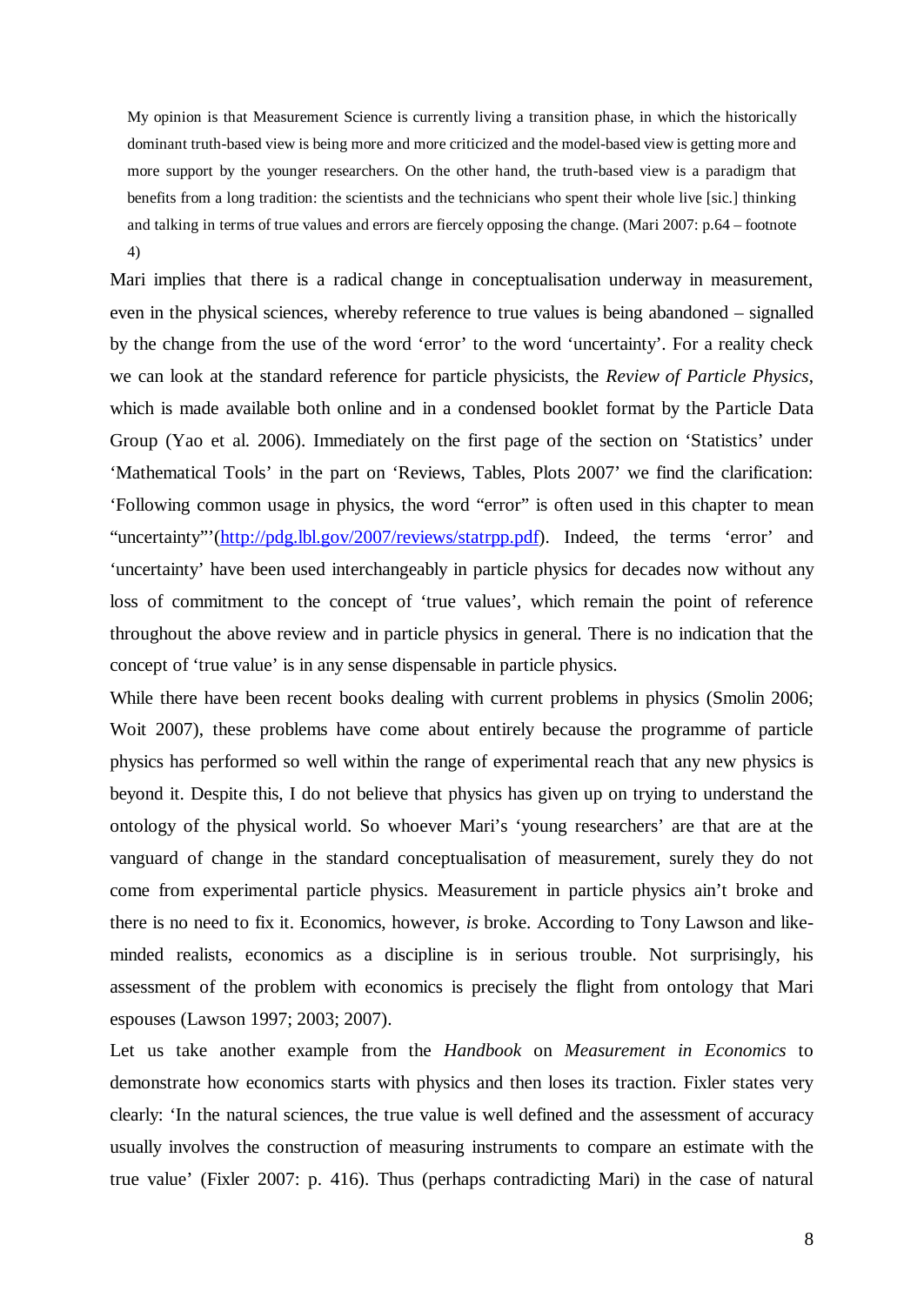science, true values are well-defined and therefore not subjective. From there his wheels begin to slip: 'In the case of a measure of economic activity, the notion of the true value is more subjective and therefore more difficult to define and quantify' (Fixler 2007: 416). To say that true values are subjective would be obvious nonsense; so instead it is just the *notion* of true values that is *more* subjective. (Being *more* subjective than a non-subjective quantity perhaps makes the 'more' unnecessary.)

#### Fixler explains:

The notion of measuring economic activity requires the use of economic theories to form the conceptual foundation for the measurement concept and the production boundary for the economy. Both provide the context for defining the "true" value of economic activity that serves as the basis for gauging accuracy. The production boundary limits the set of activities that are deemed admissible to the measure. For example, though household production is clearly an important economic activity, it is treated as outside the boundary of aggregate economic activity measures such as Gross Domestic Product (GDP). Such exclusions apply to a host of non-market transactions (Fixler 2007: p. 417).

Here it is economic theories that form the basis of what true values are instead of true values providing a basis for the evaluation of economic theories. Evaluators of the theory can thus 'deem' what fits within the scope of economic activity and leave out anything that does not conform to an arbitrarily defined market transaction.

Fixler continues:

In addition, national economic accounts are designed to provide a system yielding a measure of aggregate production or aggregate economic activity, as well as ways of measuring the component parts. The acceptance of these measures, which is based on a perception of their accuracy, relies in turn on the acceptance of the system. If decision makers had no confidence in the conceptual foundations of the system upon which the estimates are based then it would be meaningless to talk of accuracy – regardless of the statistical properties of the estimates. Manuals such as the one for the United Nations System of National Accounts and other standardizations of techniques provide imprimaturs of general acceptance that in turn provide the aura of objectivity necessary to perceptions of accuracy and confidence in the estimates. (Fixler 2007: p. 417)

Measurement in economics is thus all about 'perceptions' and 'auras of objectivity' based on statistical conservatism and 'acceptance of the system'. Just to be clear, to say that measurement is theory dependent is not controversial. But when you begin assuming that the things out there to be measured depend on your theory, that's when the wheels begin to slip. Fixler is well aware that physics does not have this problem. Social science does. This is precisely the problem of social ontology and it cannot be avoided. A possible way to deal with the problem is now discussed in Part 2.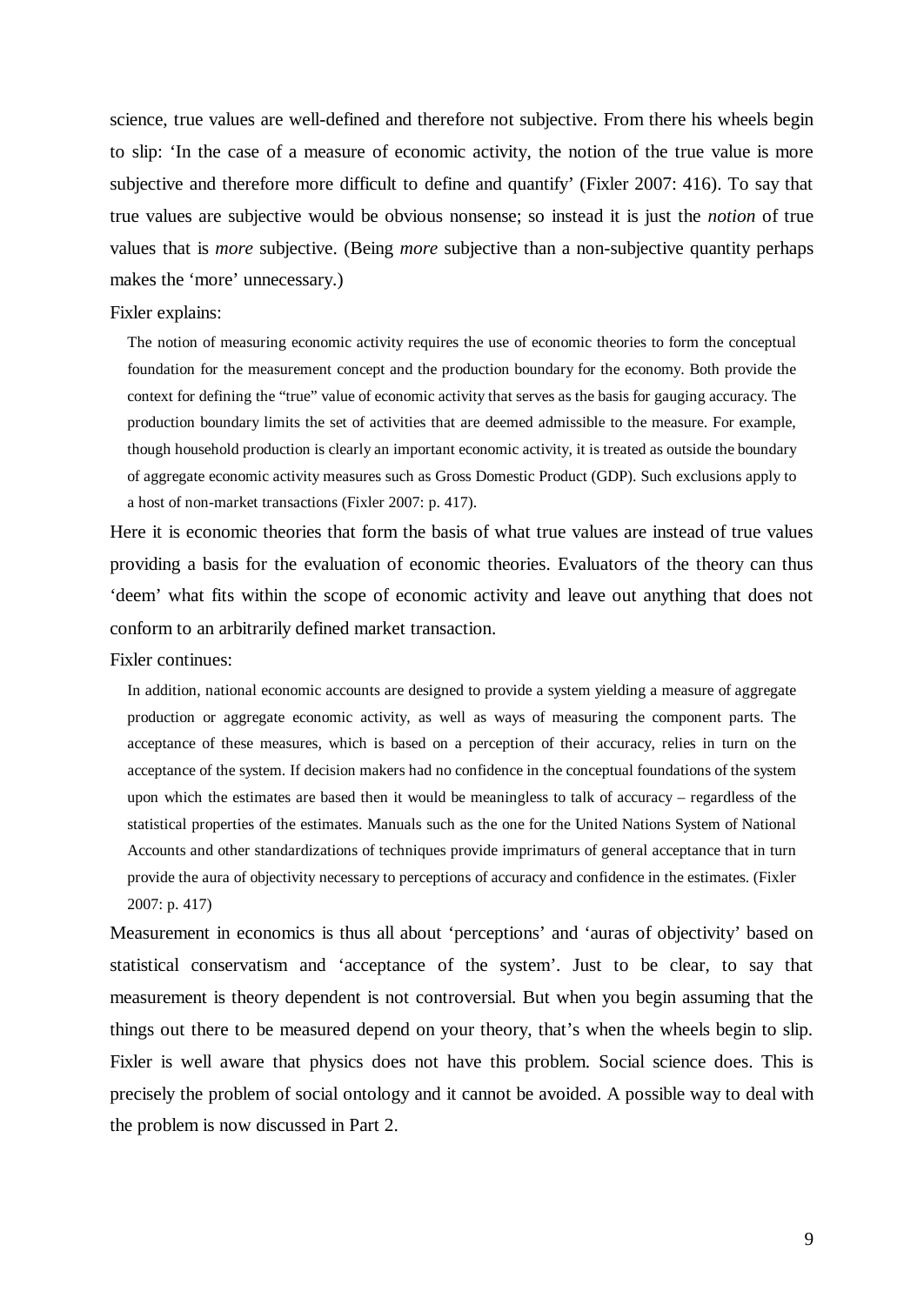# **2 A narrative approach**

In this part of the paper I discuss a research programme in economics designed to have traction in the social world. Since much of this analysis has been published in greater detail elsewhere (Turk 2007) I will only briefly review some essential parts. Let us return for reference to Figure 1 where we note that experimental particle physics has a well-developed theory and practice of data acquisition that is taken into account in the methods of data analysis; and that this is done in order to enable an accurate estimate of the systematic uncertainty of a measurement, giving it traction in the world. On the other hand, contemporary approaches to measurement in economics tend to downplay ontology, focusing only on epistemological considerations in measurement. The methods are therefore limited to a focus only on data and models, largely ignoring the nature of the social world, how the data comes from it and how well the measurement goes back through the data to really existing quantities. The approach I will propose here is thus focused on accepting the nature of the social world and considering ways of acquiring data with traction there. In order for economics to have any traction in the real world, we need to develop ways of using interview material to allow our theories to come into contact not just with data, but with real world phenomena made tangible through data; thus to have any practical use they must do more than merely explain data – they must explain some real phenomenon in the world. We must also expect that since the social world is qualitatively different than the physical world, the methods we invent to study it are also likely to be different.

### *2.1 Realist social theory*

In order to get anywhere we have to begin with a basic social theory that can be improved as our analyses and research methods improve. A good place to start is Margaret Archer's (1995; 2003; 2007) *Realist Social Theory*, which works well within Bhaskar's (2008 [1975]) *Realist Theory of Science*. However, regardless of what we take as our basic social theory, the social world is what it is. It is the theory we wish to improve in order to better capture social reality. If this sounds circular it is certainly no different than in experimental particle physics, where 'a good understanding of basic physics' is required for the 'full and complete understanding' of the devices needed to produce the data to do physics (see Green 2000: 1).

The beauty of Archer's theory is that it provides a natural way of acquiring data with real traction in the social world, as well as apparently otherwise being quite compatible with the way in which the social world we know works. We therefore begin with a brief recounting of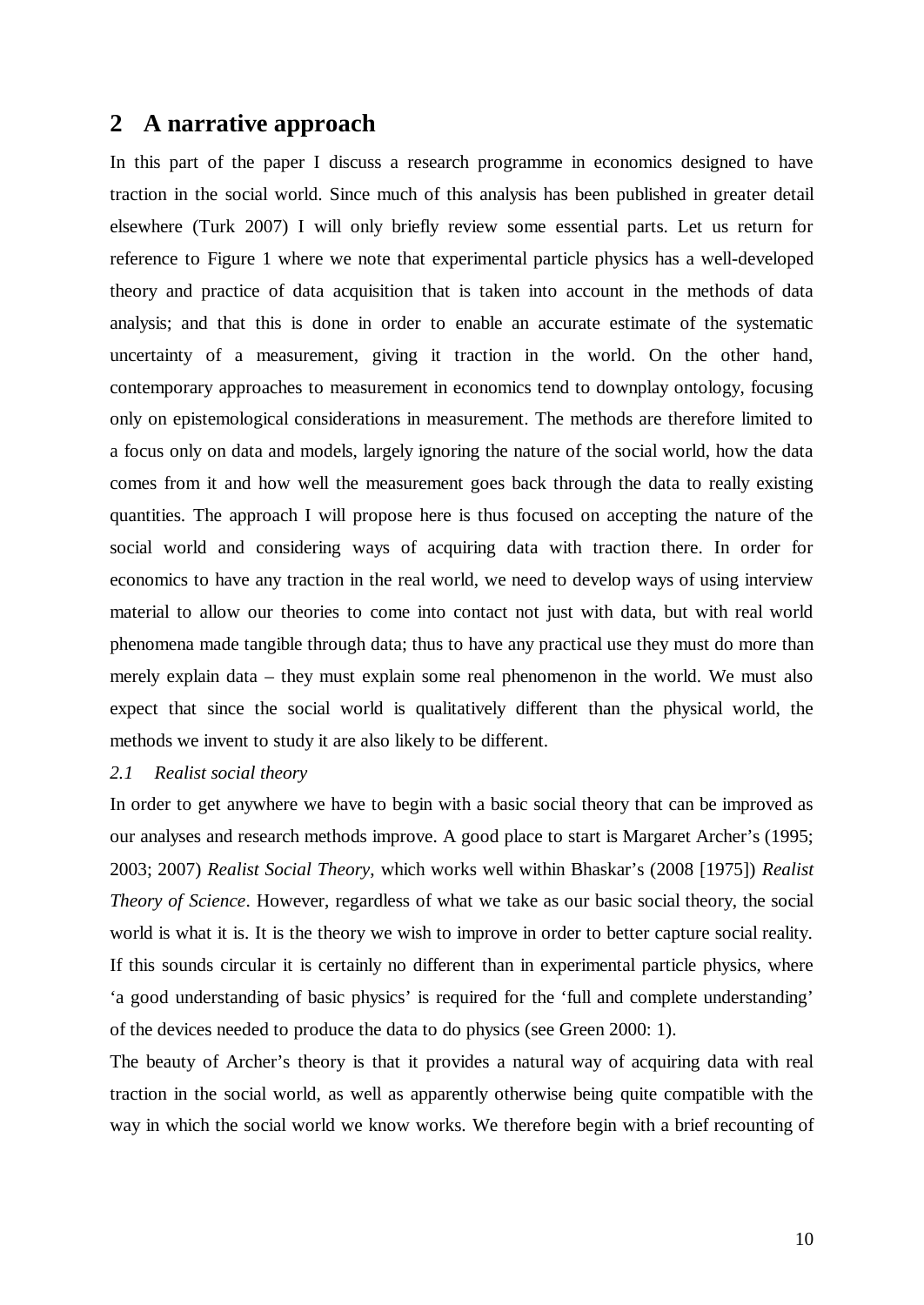the basics of Archer's realist social theory, where she stresses the necessity of fully accounting for the *deliberated* actions of agents within their social context:

Fundamentally, we cannot account for any outcome unless we understand the agent's project in relation to her social context. And we cannot understand her project without entering into her reflexive deliberations about her personal concerns in conjunction with the objective social context that she confronts.

Indeed, it is what agents seek to do, the precise projects that they pursue, which are responsible for the activation of the causal powers of constraint and enablement otherwise, structural and cultural properties which are constitutive of situations remain real, but their causal powers are unexercised. Yet once an agential project has activated a constraint or an enablement, there is no single answer about what is to be done, and therefore no one predictable outcome. Conditional influences may be agentially evaded, endorsed, repudiated or contravened. Which will be the case and what will be the outcome only become intelligible by reference to the agent's own reflexive and therefore internal deliberations (Archer 2003: 131).

With this in mind, she then provides us with a succinct summary of the dynamics of realist social theory:

… the process of mediation between structure and agency must be considered as entailing three stages, which capture the interplay between objectivity and subjectivity, as follows:

- (i) Structural and cultural properties *objectively* shape the situations which agents confront involuntarily, and possess generative powers of constraint and enablement in relation to
- (ii) Agents' own configurations of concerns, as *subjectively* defined in relation to the three orders of natural reality – nature, practice and society.
- (iii) Courses of action are produced through the reflexive deliberations of agents who *subjectively* determine their practical projects in relation to their objective circumstances.

Taken together, these three propositions seek to capture the interplay between the objective and subjective components of the mediatory process, whereby structural and cultural influences condition agential doings. Obviously, the last thing that such an account attempts to do is to transcend the difference between objectivism and subjectivism, precisely because it respects the independent causal powers possessed by both structures and agents, and usually exercised by each to some degree. In interplay with one another they determine the practical courses of action adopted by agents […], whose own interaction is ultimately responsible for the reproduction or transformation of society – or a sector of it (Archer 2003: 135).

Archer thus proposes the *internal conversation* as the real causal mechanism mediating between structures and agency. The reason this works well for us is that the internal conversation can be brought out for study. Indeed she does this in her books *Structure Agency and the Internal Conversation* (2003) and in more depth in *Making Our Way through the*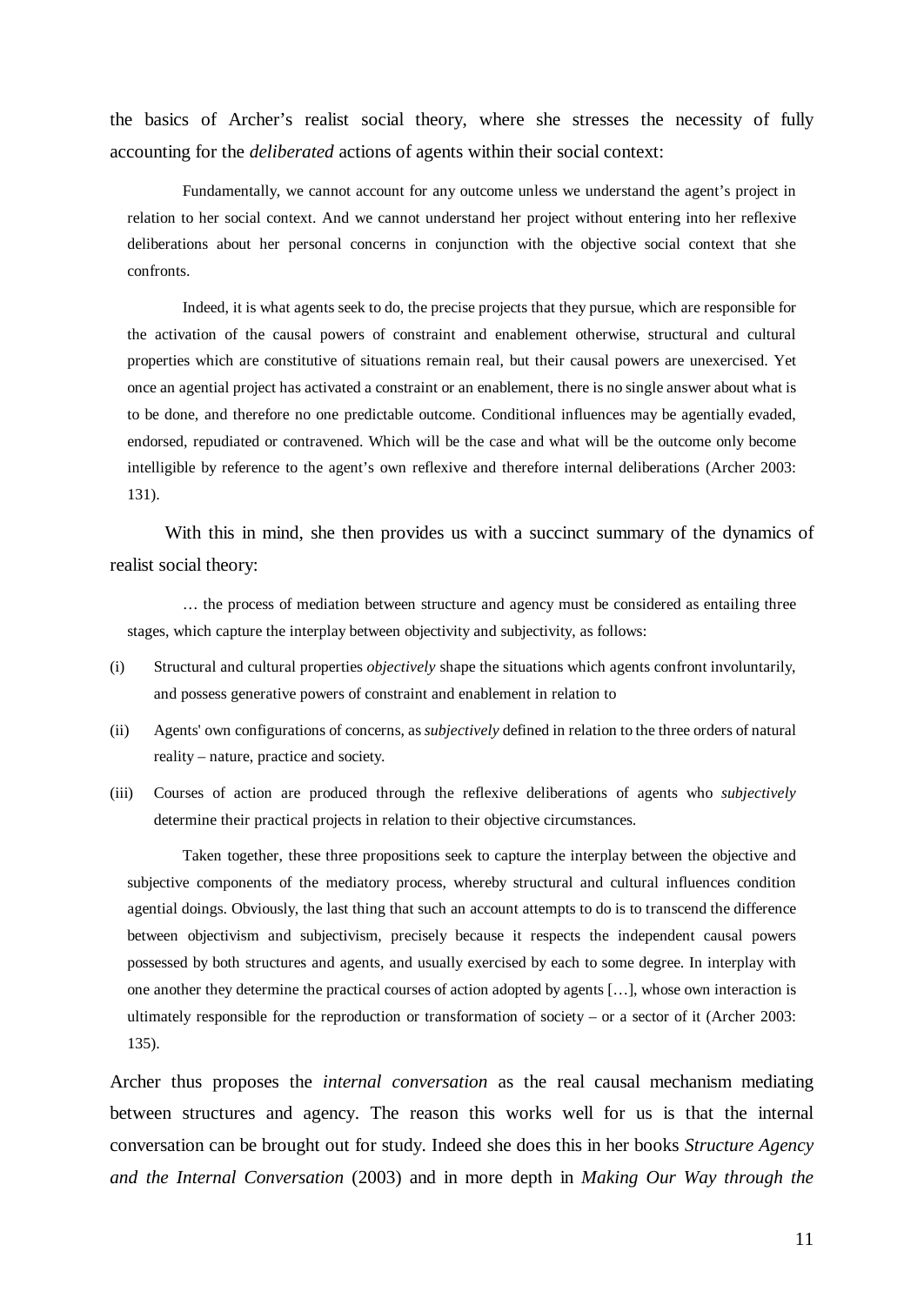*World* (2007). In the next section we discuss using narrative interviews as a way of accessing the internal conversation, thus producing data directly associated with the deliberative processes responsible for actions taken by agents.

### *2.2 Narrative interviewing as data acquisition*

Once we have a workable realists social theory as outlined in Section 2.1, we need an adequate theory and practice of data acquisition that is compatible with our basic understanding of social reality, we would like to use our data to improve upon. Of course, the social world is much different than the world of particle physics. Most interactions between people are mediated through verbal exchanges in a common acquired socio-cultural context as opposed to the exchange of the mediating gauge bosons of particle physics (the carriers of the known forces in nature). Whatever information remains from our human interactions is mostly carried in the memories of the direct participants to the social phenomenon in question. Our data acquisition technique must thus be optimally geared to accessing the memories of the participants to social interactions in a way that best preserves the way the relevant data is stored in human memory.

In this regard, biographic-narrative interviewing is a rapidly growing area of research (for an overview of biographical research see Chamberlayne, Bournat & Wengraf 2000). A good approach to take here is the interview technique of the Biographic-Narrative Interpretive Method (BNIM). The method requires strict adherence to the principle of uninterrupted narrative and non-interference by the interviewer. Wengraf (2001) explains:

As for the interviewing part, … its characteristic is that the interviewee's primary response is determined by a single question (asking for a narrative) which is not followed-up, developed, or specified in any way during that subsession. In this first subsession, after the posing of the initial narrative-seeking question, interventions by the interviewer are effectively limited to facilitative noises and non-verbal support. Any other type of intervention effectively terminates the session with extreme prejudice to the research purpose of the BNIM interview. …

This makes it rather distinctive. One way of understanding the philosophy behind a minimalist-passive reception of interview narrative is that of the *Gestalt* principle, … which requires the spontaneous pattern of the speaker to complete itself fully and so be fully exposed for analysis. (Wengraf 2001: 113)

The recorded material from such an interview are as free as possible (although never completely) from the influence of the interviewer, allowing a data set as free as possible from bias. The interviewee is encouraged to produce a narrative that in principle reflects the working of their own internal conversation in action as it mediates between subjectively perceived objective structures and the personal projects of the particular agent. As this area of research is developed, we can expect the theory and practice of data acquisition from the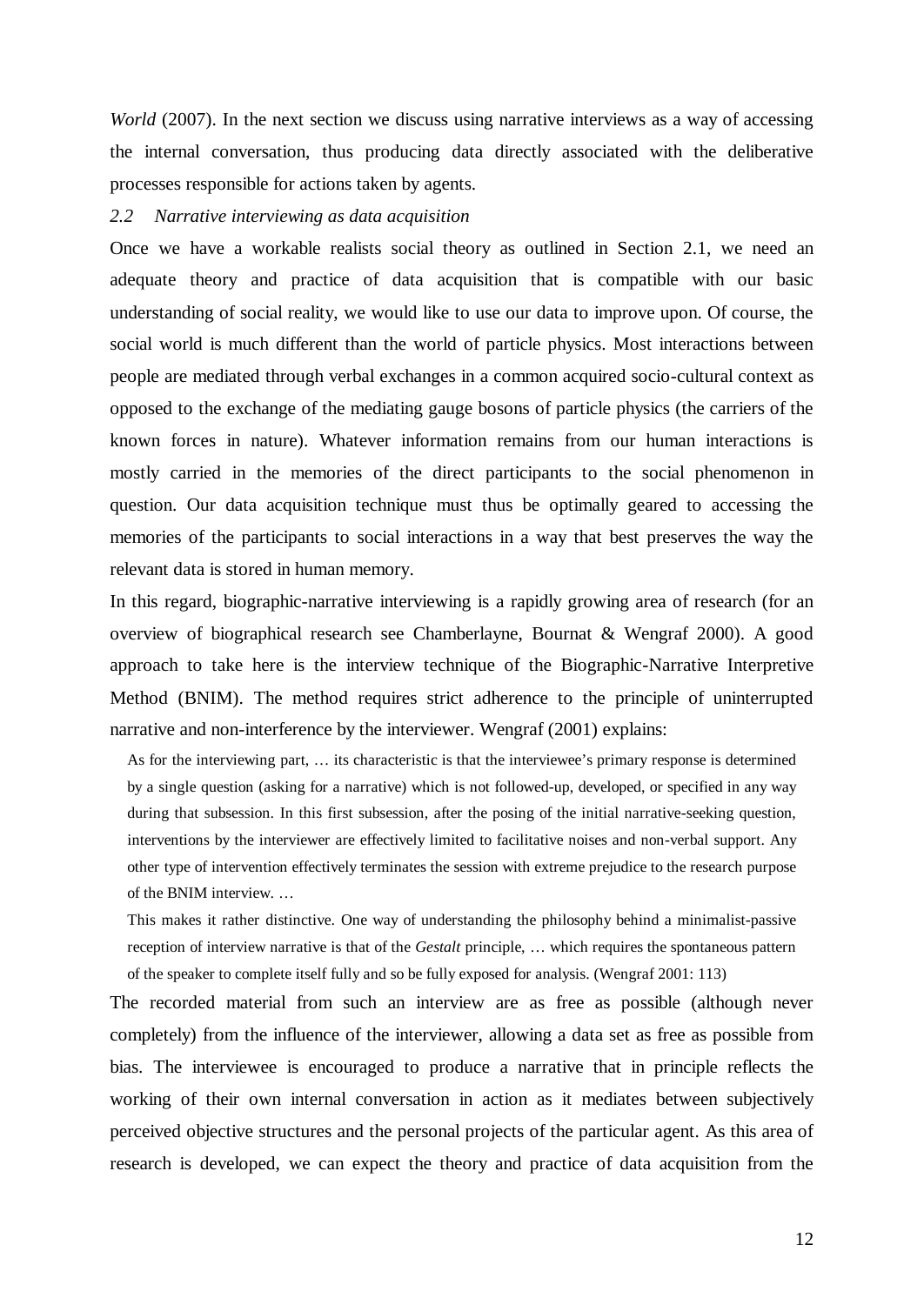social world to have better and better traction in that world, just as a better understanding of basic physics leads in turn to better data acquisition techniques in particle physics.

*2.3 BNIM analysis for using data to compare models to social phenomena*

The final piece to a narrative form of social science is a developed theory and practice of using narrative interview data to improve theories, models and general knowledge about what really happens in the world. The essence of the method we propose here is to gain access to Archer's internal conversation. Ideally one would like to listen in on that internal conversation and witness how agents use it in manoeuvring within and reproducing or restructuring their social context. Since this is difficult to do in practice, what we settle for is a reproduction of that conversation in as pure a form as possible, comparing the narrative as it is told to what can be learned as objectively as possible about the lived life of the narrator; and then examining the influence of the told narrative – as presumably a reproduction of the operative internal conversation – on both the lived life of the narrator and the objective changes in the social context. The BNIM approach thus focuses on separate analyses of the twin tracks of (subjective) told story and (objective as possible) lived life, examining the interplay at a later stage of analysis. This approach dovetails well with Archer's concern not to transcend the difference between the objective and subjective, but to capture their interplay, respecting the independent causal powers of agents and social structures.

Unfortunately, the past is always recalled from the present perspective, which necessarily complicates analysis of the operation of the past internal conversation in context. Wengraf (2001: 285) addresses the problem with the assumption 'that the perspective on the past that I have now (a) is not the same as I had in the past, but (b) that it has emerged from the past in an intelligible way that I am attempting to reconstruct'. Furthermore:

One task of the researcher into the life history is to attempt to reconstruct what may be several phases in which the retrospective perspective of the individual changed, in order to understand through what history of lived experience the present retrospective perspective came to be formed. A narrative constructed by the researcher about that evolution is called 'the (or 'a') BNIM case-history'. (Wengraf, 2001: 285)

A very complex analysis is thus involved in using present narratives and historical sources to try to untangle the past interplay between agents and the evolving structures they lived within and helped mould.

And once the analysis of individual cases has been completed and a good understanding of the interplay between internal conversations and external structures has been attained for these individual cases, the question remains: What have we added to social science? Given that this is an endemic problem in qualitative research, it must be addressed. Although the methods we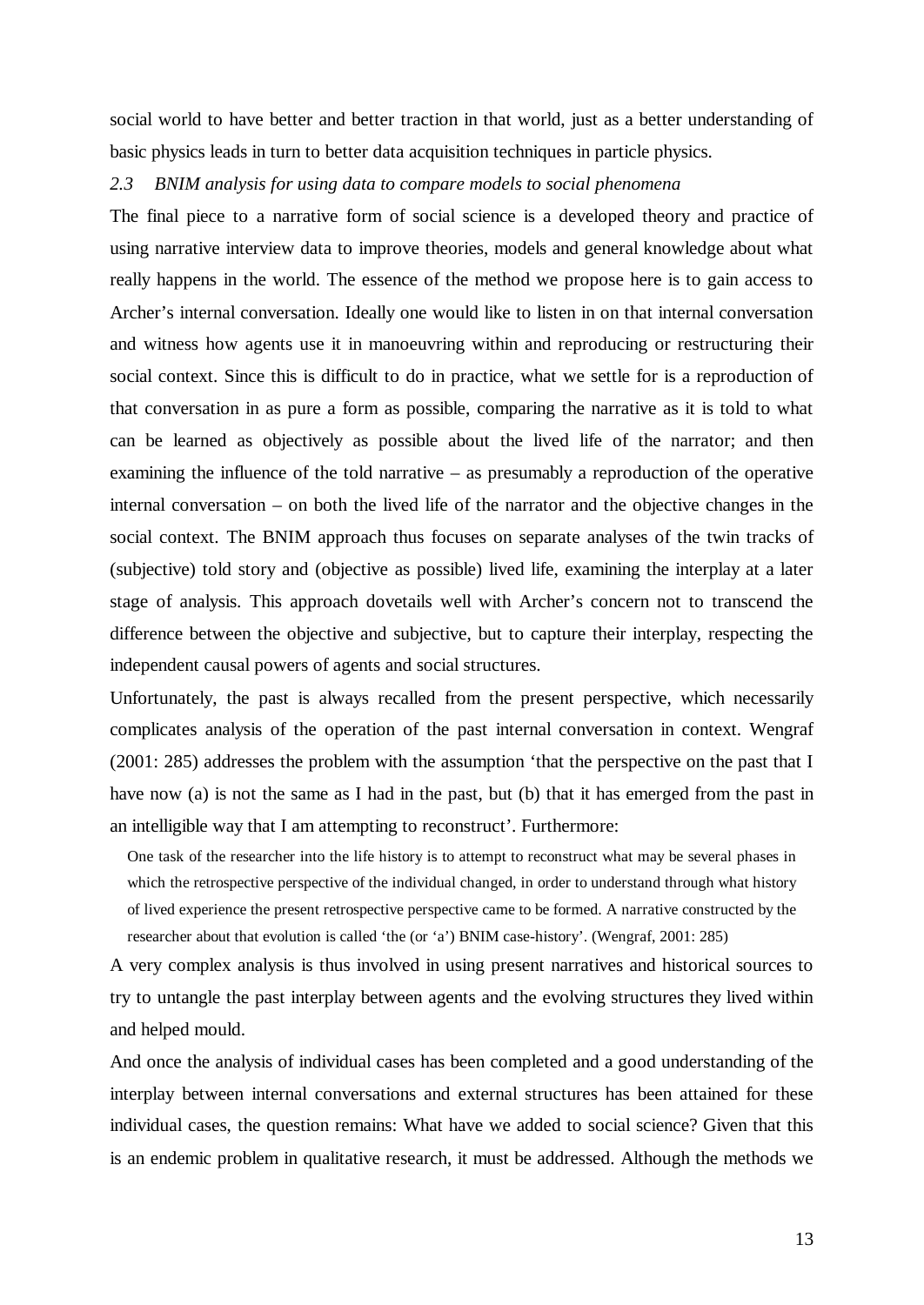propose here cannot yield a mathematical description of the underlying laws of economics, we do not pretend that those laws are there to find. Realist social science fully embraces the messiness and difficulty of social reality. What we propose is something akin to the constant comparative method (Glaser & Strauss, 1967) discussed by Wengraf (2002) as a way of bringing added value to social science from the use of BNIM research. This entails a drawnout process of comparing theory to cases, cases to cases and cases to theory, constantly and iteratively refining each in light of the other. Theory will remain historically contingent, as it must. Indeed, as Archer (1995: 344; italics in the original) argues:

Practical social theorising cannot avoid the work of producing … a narrative each and every time the aim is to explain why things structural, cultural or agential are so and not otherwise, at a given moment in a given society. These analytical histories of emergence are explanatory, retrodictive and corrigible accounts. Therefore analytical narratives cannot be 'grand' since the need to narrate arises *because* contingency affects the story and its outcome; they can never be unanalytical because what is narrated is the interplay between necessity and contingency; and they cannot be purely rhetorical because they are avowedly corrigible, dependent upon the present transitive state of knowledge and revisable in the light of new scholarship.

This is unfortunately all we expect from realist economics as well.

#### *2.4 A practical example from Slovenia*

Before concluding we should note that the above realist approach to economics does have real world applications. It is now being used in a research project to understand the remarkable development of Slovenia during the socialist period and during its aftermath (see Turk 2008). This analysis uses the narrative interviews of numerous Slovene directors of major companies under socialism to help understand how Slovenia could develop so well, and managed to avoid the pitfalls of the Shock Doctrine (Klein 2007) in the transition period.

In our analysis we will made use of Easterly's (2006) distinction between 'Planners' and 'Searchers':

Planners apply global blueprints; Searchers adapt to local conditions. Planners at the top lack knowledge of the bottom; Searchers find out what the reality is at the bottom. … A Planner believes outsiders know enough to impose solutions. A Searcher believes only insiders have enough knowledge to find solutions. (Easterly 2006: 6)

Thus in addressing the failure of Western Planners to impose functioning markets according to some standardised blueprint, Easterly considered:

how introducing free markets from the top down is not so simple. It overlooks the long sequence of choices, institutions, and innovations that have allowed free markets to develop in the rich Western economies. It also overlooks the bottom-up perspective on how markets often *don't* function well in the low-income societies of Africa, Latin America, Asia, and the former Communist bloc. Markets everywhere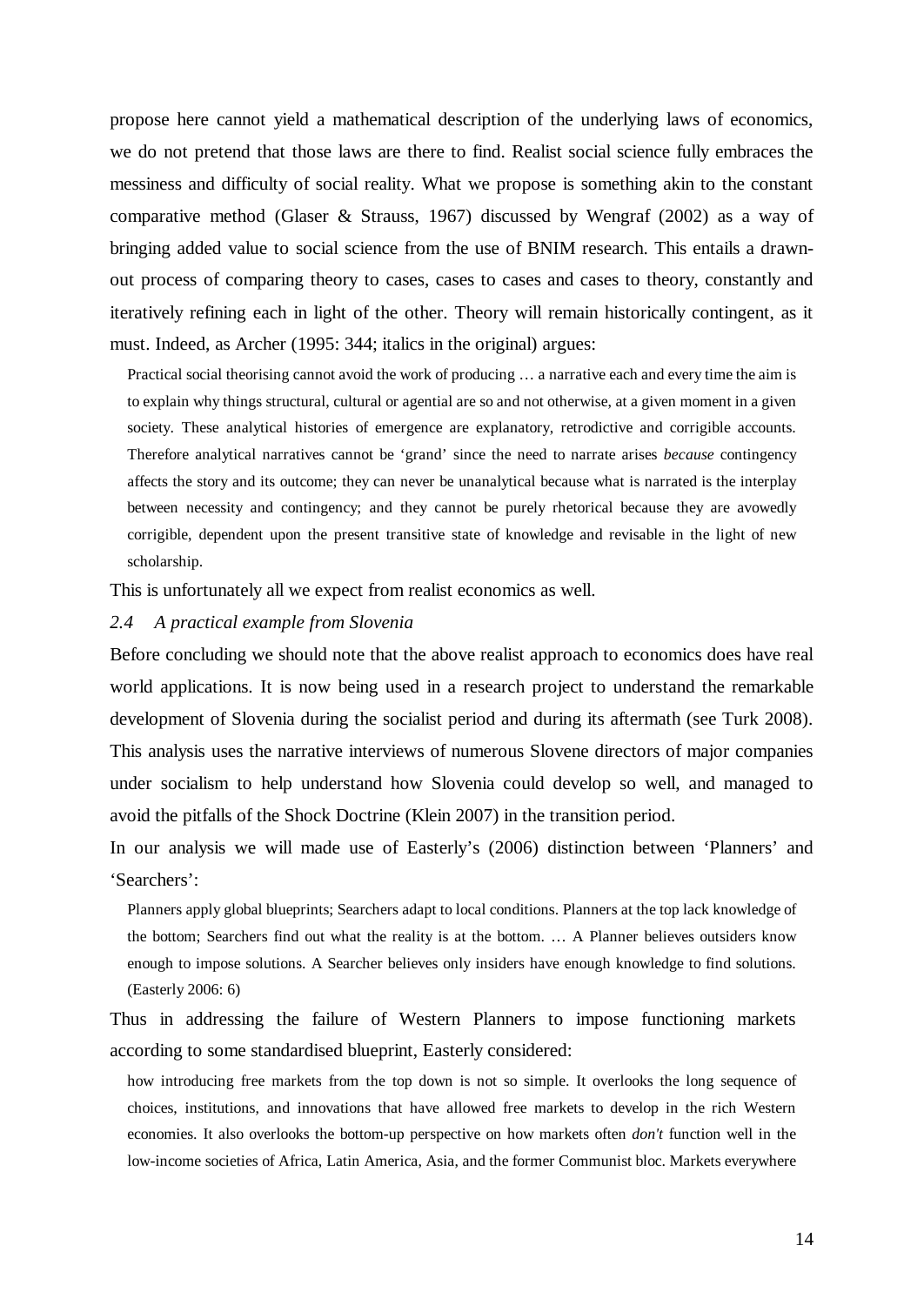emerge in an unplanned, spontaneous way, adapting to local traditions and circumstances, and not through reforms designed by outsiders. The free market depends on the bottom-up emergence of complex institutions and social norms that are difficult for outsiders to understand, much less change.

Paradoxically, the West tried to *plan* how to achieve a *market*. Even after evidence accumulated that these outsider-imposed free markets were not working, unfortunately, the interests of the poor did not have enough weight to force a change in Western policy. Planners underestimated how difficult it is to get markets working in a socially beneficial way. People everywhere have to explore with piecemeal, experimental steps how to move toward free markets. (Easterly 2006: 60-61; emphasis in the original)

Accordingly we consider directors in socialist Slovenia as people forced into the role of Searchers in a complex and evolving socialist system, where the market played an important role. Socialist Slovenia was indeed not without its own share of republican and federal bureaucratic (Party) Planners. However, following Easterly, we were *not* interested in whether socialism or capitalism is a preferable conceptual approach to development. We were *not* interested in capitalism versus socialism per se, but rather the distinction between imposing abstract plans from above and searching for small-scale solutions that work in a given context at the operational level. The difference is that whereas Easterly focuses on the failure of *capitalist Planners*, our focus was on the relative success of *socialist Searchers/entrepreneurs*. We wanted to know how the directors tasked with working within that bureaucratic framework functioned and what freedoms they had in searching for ways to develop their own parts of that larger system. We therefore let the directors tell their own life stories. The result is a complicated story of cooperation and competition, solidarity and illegality with a relatively favourable outcome so far.

# **Conclusions: Is this science?**

What I have argued is that following Bhaskar, in order for science to make any sense at all, there have to be intransitive objects which are what science studies, as well as the transitive objects that are created by scientists in order to further understanding of those intransitive things. Economics has serious problems in furthering our understanding of the intransitive objects because of its current aversion to ontological commitments. Instead it is currently spinning its wheels in slippery data because it does not fully deal with how its data relate back to the social world. I have discussed an alternative narrative approach to economics that is yielding results in helping to understand one particular case of development in a former socialist country. The very serious problem of this approach is that it lacks the trappings of what we take to be hard science: mathematically precise models. On the other hand, mathematically precise models are arguably inappropriate for economics and other social sciences. A more important concern is for the knowledge, models and theories we develop to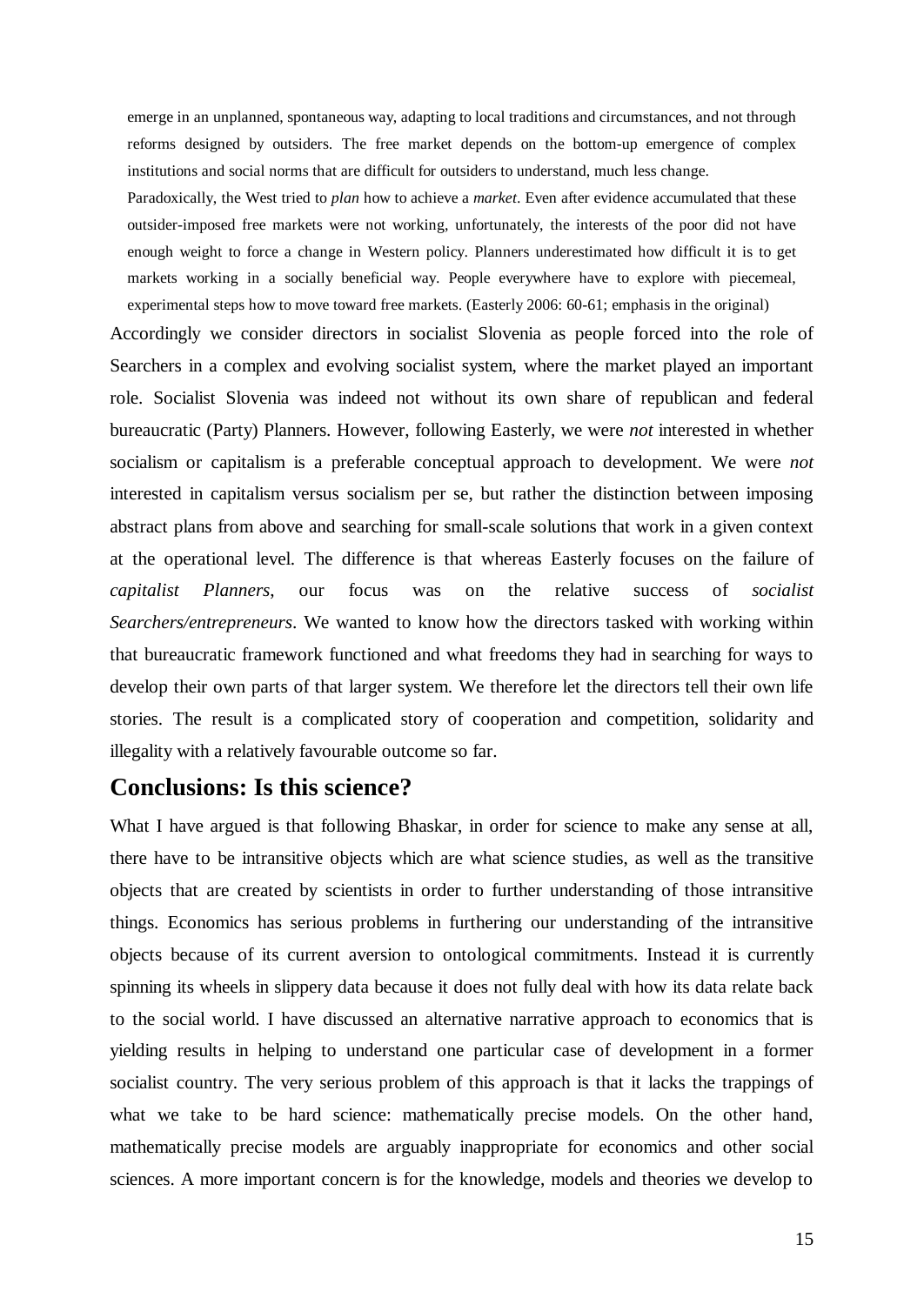have real purchase in actually existing human social systems, and this requires acquiring data with traction there. I believe that this is a fundamental issue of science that requires further development.

### **References**

Archer, M.S. (1995), *Realist Social Theory: The Morphogenetic Approach*, Cambridge, UK, Cambridge University Press.

- (2003) *Structure, Agency and the Internal Conversation*, Cambridge, UK, Cambridge University Press.
- (2007) *Making our Way through the World: Human Reflexivity and Social Mobility*, Cambridge, UK, Cambridge University Press.
- Bhaskar, R. (2008) *A Realist Theory of Science*, London, Verso (paperback reprinting: first published in 1975).
- Blaug, M. (1980) *The Methodology of Economics*, Cambridge, UK: Cambridge University Press.
- Boumans, M. (ed.) (2007) *Measurement in Economics: A Handbook*, London, Academic Press.
- Chamberlayne, P., Bornat, J. and Wengraf, T. (Eds.) (2000) *The Turn to Biographical Methods in Social Science*, London: Routledge.
- Easterly, W. (2006) *The White Man's Burden: Why the West's Efforts to Aid the Rest Have Done So Much Ill and So Little Good*, New York, Penguin.
- Fixler, D. (2007) 'Timeliness and accuracy' in Boumans, M. (ed.) *Measurement in Economics: A Handbook*, London, Academic Press, pp. 413-427.
- Glaser, B.G. and Strauss, A.L. (1967) *The Discovery of Grounded Theory: Strategies for Qualitative Research*, New York: Aldine Publishing Company.
- Green, D. (2000) *The Physics of Particle Detectors*, Cambridge, UK, Cambridge University Press.
- Klein, N. (2007) *The Shock Doctrine: the Rise of Disaster Capitalism*, London, Penguin.

Lawson, T. (1997) *Economics and Reality*, London, Routledge.

- (2003) *Reorienting Economics*, London, Routledge.
- (2007) 'An orientation for green economics?', *International Journal of Green Economics*, Vol. 1, Nos. 3/4, pp. 250-267.
- Mari, L. (2007) 'Measurability' in Boumans, M. (ed.) *Measurement in Economics: A Handbook*, London, Academic Press, pp. 41-77.